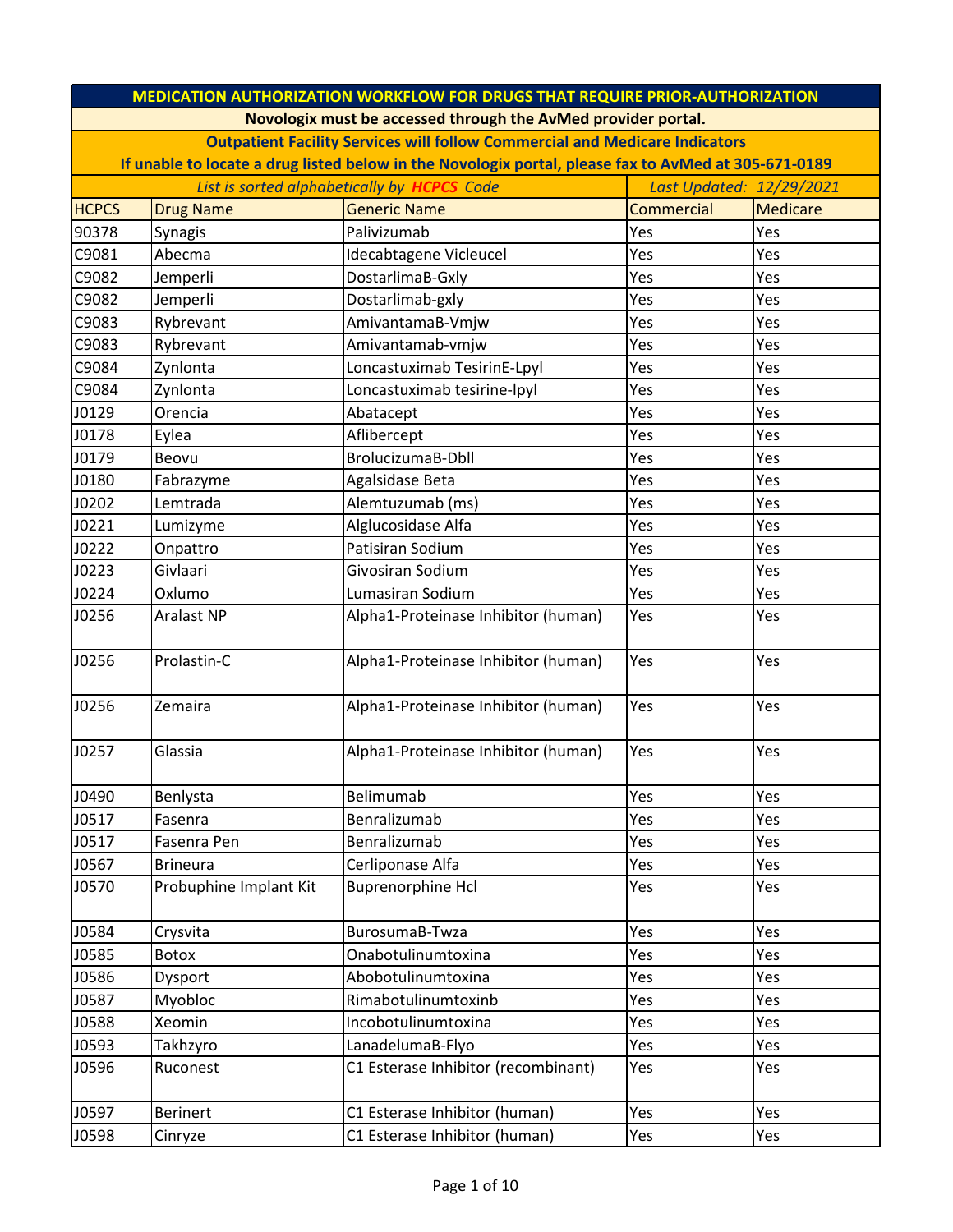| <b>MEDICATION AUTHORIZATION WORKFLOW FOR DRUGS THAT REQUIRE PRIOR-AUTHORIZATION</b> |                                                                                                      |                                                               |                   |          |  |  |
|-------------------------------------------------------------------------------------|------------------------------------------------------------------------------------------------------|---------------------------------------------------------------|-------------------|----------|--|--|
|                                                                                     |                                                                                                      | Novologix must be accessed through the AvMed provider portal. |                   |          |  |  |
|                                                                                     | <b>Outpatient Facility Services will follow Commercial and Medicare Indicators</b>                   |                                                               |                   |          |  |  |
|                                                                                     | If unable to locate a drug listed below in the Novologix portal, please fax to AvMed at 305-671-0189 |                                                               |                   |          |  |  |
| List is sorted alphabetically by <b>HCPCS</b> Code<br>Last Updated: 12/29/2021      |                                                                                                      |                                                               |                   |          |  |  |
| <b>HCPCS</b>                                                                        | <b>Drug Name</b>                                                                                     | <b>Generic Name</b>                                           | <b>Commercial</b> | Medicare |  |  |
| J0599                                                                               | Haegarda                                                                                             | C1 Esterase Inhibitor (human)                                 | Yes               | Yes      |  |  |
| J0638                                                                               | Ilaris                                                                                               | Canakinumab                                                   | Yes               | Yes      |  |  |
| J0641                                                                               | Fusilev                                                                                              | Levoleucovorin Calcium                                        | Yes               | Yes      |  |  |
| J0641                                                                               | LEVOleucovorin Calcium                                                                               | Levoleucovorin Calcium                                        | Yes               | Yes      |  |  |
| J0641                                                                               | LEVOleucovorin Calcium<br>PF                                                                         | Levoleucovorin Calcium                                        | Yes               | Yes      |  |  |
| J0717                                                                               | Cimzia                                                                                               | Certolizumab Pegol                                            | Yes               | Yes      |  |  |
| J0717                                                                               | Cimzia Prefilled                                                                                     | Certolizumab Pegol                                            | Yes               | Yes      |  |  |
| J0717                                                                               | Cimzia Starter Kit                                                                                   | Certolizumab Pegol                                            | Yes               | Yes      |  |  |
| J0775                                                                               | <b>Xiaflex</b>                                                                                       | Collagenase Clostridium Histolyticum                          | Yes               | Yes      |  |  |
| J0791                                                                               | Adakveo                                                                                              | CrizanlizumaB-Tmca                                            | Yes               | Yes      |  |  |
| J0800                                                                               | Acthar                                                                                               | Corticotropin                                                 | Yes               | Yes      |  |  |
| J0800                                                                               | Cortrophin                                                                                           | Corticotropin                                                 | Yes               | Yes      |  |  |
| J0881                                                                               | Aranesp (Albumin Free)                                                                               | Darbepoetin Alfa                                              | Yes               | Yes      |  |  |
| J0885                                                                               | Epogen                                                                                               | Epoetin Alfa                                                  | Yes               | Yes      |  |  |
| J0885                                                                               | Procrit                                                                                              | Epoetin Alfa                                                  | Yes               | Yes      |  |  |
| J0887                                                                               | Mircera                                                                                              | Methoxy Polyethylene GlycoL-Epoetin<br><b>Beta</b>            | Yes               | Yes      |  |  |
| J0896                                                                               | Reblozyl                                                                                             | LuspatercepT-Aamt                                             | Yes               | Yes      |  |  |
| J1290                                                                               | Kalbitor                                                                                             | Ecallantide                                                   | Yes               | Yes      |  |  |
| J1300                                                                               | Soliris                                                                                              | Eculizumab                                                    | Yes               | Yes      |  |  |
| J1301                                                                               | Radicava                                                                                             | Edaravone                                                     | Yes               | Yes      |  |  |
| J1303                                                                               | <b>Ultomiris</b>                                                                                     | RavulizumaB-Cwvz                                              | Yes               | Yes      |  |  |
| J1305                                                                               | Evkeeza                                                                                              | EvinacumaB-Dgnb                                               | Yes               | Yes      |  |  |
| J1322                                                                               | Vimizim                                                                                              | Elosulfase Alfa                                               | Yes               | Yes      |  |  |
| J1325                                                                               | Epoprostenol Sodium                                                                                  | Epoprostenol Sodium                                           | Yes               | Yes      |  |  |
| J1325                                                                               | Flolan                                                                                               | <b>Epoprostenol Sodium</b>                                    | Yes               | Yes      |  |  |
| J1325                                                                               | Veletri                                                                                              | Epoprostenol Sodium                                           | Yes               | Yes      |  |  |
| J1426                                                                               | Amondys 45                                                                                           | Casimersen                                                    | Yes               | Yes      |  |  |
| J1427                                                                               | Viltepso                                                                                             | Viltolarsen                                                   | Yes               | Yes      |  |  |
| J1428                                                                               | Exondys 51                                                                                           | Eteplirsen                                                    | Yes               | Yes      |  |  |
| J1429                                                                               | Vyondys 53                                                                                           | Golodirsen                                                    | Yes               | Yes      |  |  |
| J1442                                                                               | Neupogen                                                                                             | Filgrastim                                                    | Yes               | Yes      |  |  |
| J1447                                                                               | Granix                                                                                               | TbO-Filgrastim                                                | Yes               | Yes      |  |  |
| J1448                                                                               | Cosela                                                                                               | Trilaciclib Dihydrochloride                                   | Yes               | Yes      |  |  |
| J1454                                                                               | Akynzeo                                                                                              | Fosnetupitant ChoridE-Palonosetron<br>Hcl                     | Yes               | Yes      |  |  |
| J1458                                                                               | Naglazyme                                                                                            | Galsulfase                                                    | Yes               | Yes      |  |  |
|                                                                                     |                                                                                                      |                                                               |                   |          |  |  |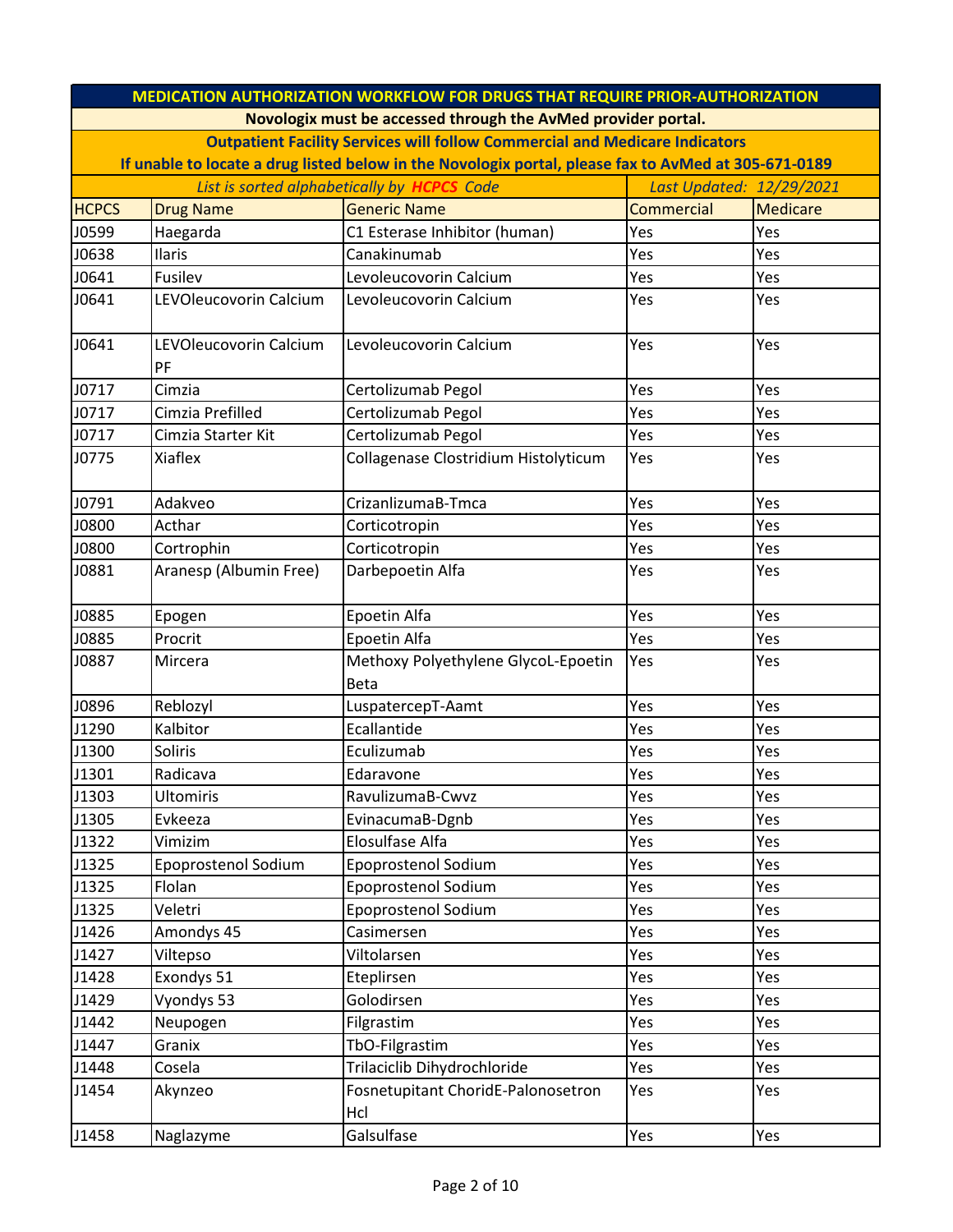|                                                                                | <b>MEDICATION AUTHORIZATION WORKFLOW FOR DRUGS THAT REQUIRE PRIOR-AUTHORIZATION</b>                  |                                   |                   |                 |  |  |
|--------------------------------------------------------------------------------|------------------------------------------------------------------------------------------------------|-----------------------------------|-------------------|-----------------|--|--|
|                                                                                | Novologix must be accessed through the AvMed provider portal.                                        |                                   |                   |                 |  |  |
|                                                                                | <b>Outpatient Facility Services will follow Commercial and Medicare Indicators</b>                   |                                   |                   |                 |  |  |
|                                                                                | If unable to locate a drug listed below in the Novologix portal, please fax to AvMed at 305-671-0189 |                                   |                   |                 |  |  |
| List is sorted alphabetically by <b>HCPCS</b> Code<br>Last Updated: 12/29/2021 |                                                                                                      |                                   |                   |                 |  |  |
| <b>HCPCS</b>                                                                   | <b>Drug Name</b>                                                                                     | <b>Generic Name</b>               | <b>Commercial</b> | <b>Medicare</b> |  |  |
| J1459                                                                          | Privigen                                                                                             | Immune Globulin (human) iv        | Yes               | Yes             |  |  |
| J1554                                                                          | Asceniv                                                                                              | Immune Globulin (human)-SIra      | Yes               | Yes             |  |  |
| J1555                                                                          | Cuvitru                                                                                              | Immune Globulin (human)           | Yes               | Yes             |  |  |
|                                                                                |                                                                                                      | Subcutaneous                      |                   |                 |  |  |
| J1556                                                                          | <b>Bivigam</b>                                                                                       | Immune Globulin (human) iv        | Yes               | Yes             |  |  |
| J1557                                                                          | Gammaplex                                                                                            | Immune Globulin (human) iv        | Yes               | Yes             |  |  |
| J1558                                                                          | Xembify                                                                                              | Immune Globulin (human)-Klhw      | Yes               | Yes             |  |  |
| J1559                                                                          | Hizentra                                                                                             | Immune Globulin (human)           | Yes               | Yes             |  |  |
|                                                                                |                                                                                                      | Subcutaneous                      |                   |                 |  |  |
| J1561                                                                          | Gammaked                                                                                             | Immune Globulin (human) Iv Or     | Yes               | Yes             |  |  |
|                                                                                |                                                                                                      | Subcutaneous                      |                   |                 |  |  |
| J1561                                                                          | Gamunex-C                                                                                            | Immune Globulin (human) Iv Or     | Yes               | Yes             |  |  |
|                                                                                |                                                                                                      | Subcutaneous                      |                   |                 |  |  |
| J1566                                                                          | Carimune NF                                                                                          | Immune Globulin (human) iv        | Yes               | Yes             |  |  |
| J1566                                                                          | Gammagard S/D Less IgA                                                                               | Immune Globulin (human) iv        | Yes               | Yes             |  |  |
|                                                                                |                                                                                                      |                                   |                   |                 |  |  |
| J1568                                                                          | Octagam                                                                                              | Immune Globulin (human) iv        | Yes               | Yes             |  |  |
| J1569                                                                          | Gammagard                                                                                            | Immune Globulin (human) Iv Or     | Yes               | Yes             |  |  |
|                                                                                |                                                                                                      | Subcutaneous                      |                   |                 |  |  |
| J1572                                                                          | Flebogamma DIF                                                                                       | Immune Globulin (human) iv        | Yes               | Yes             |  |  |
| J1575                                                                          | Hyqvia                                                                                               | Immune Globulin (human)-          | Yes               | Yes             |  |  |
|                                                                                |                                                                                                      | Hyaluronidase (human Recombinant) |                   |                 |  |  |
|                                                                                |                                                                                                      | Golimumab                         |                   |                 |  |  |
| J1602<br>J1632                                                                 | Simponi Aria<br>Zulresso                                                                             | Brexanolone                       | Yes<br>Yes        | Yes<br>Yes      |  |  |
| J1743                                                                          | Elaprase                                                                                             | Idursulfase                       | Yes               | Yes             |  |  |
| J1744                                                                          | Firazyr                                                                                              | Icatibant Acetate                 | Yes               | Yes             |  |  |
| J1744                                                                          | Icatibant Acetate                                                                                    | Icatibant Acetate                 | Yes               | Yes             |  |  |
| J1744                                                                          | Sajazir                                                                                              | Icatibant Acetate                 | Yes               | Yes             |  |  |
| J1745                                                                          | inFLIXimab                                                                                           | Infliximab                        | Yes               | Yes             |  |  |
| J1745                                                                          | Remicade                                                                                             | Infliximab                        | Yes               | Yes             |  |  |
| J1786                                                                          | Cerezyme                                                                                             | Imiglucerase                      | Yes               | Yes             |  |  |
| J1823                                                                          | Uplizna                                                                                              | InebilizumaB-Cdon                 | Yes               | Yes             |  |  |
| J1930                                                                          | Somatuline Depot                                                                                     | Lanreotide Acetate                | Yes               | Yes             |  |  |
| J1931                                                                          | Aldurazyme                                                                                           | Laronidase                        | Yes               | Yes             |  |  |
| J1950                                                                          | Lupron Depot (1-Month)                                                                               | Leuprolide Acetate                | Yes               | Yes             |  |  |
|                                                                                |                                                                                                      |                                   |                   |                 |  |  |
| J1950                                                                          | Lupron Depot (3-Month)                                                                               | Leuprolide Acetate (3 Month)      | Yes               | Yes             |  |  |
|                                                                                |                                                                                                      |                                   |                   |                 |  |  |
| J1950                                                                          | Lupron Depot-Ped (1-                                                                                 | Leuprolide Acetate (cpp)          | Yes               | Yes             |  |  |
|                                                                                | Month)                                                                                               |                                   |                   |                 |  |  |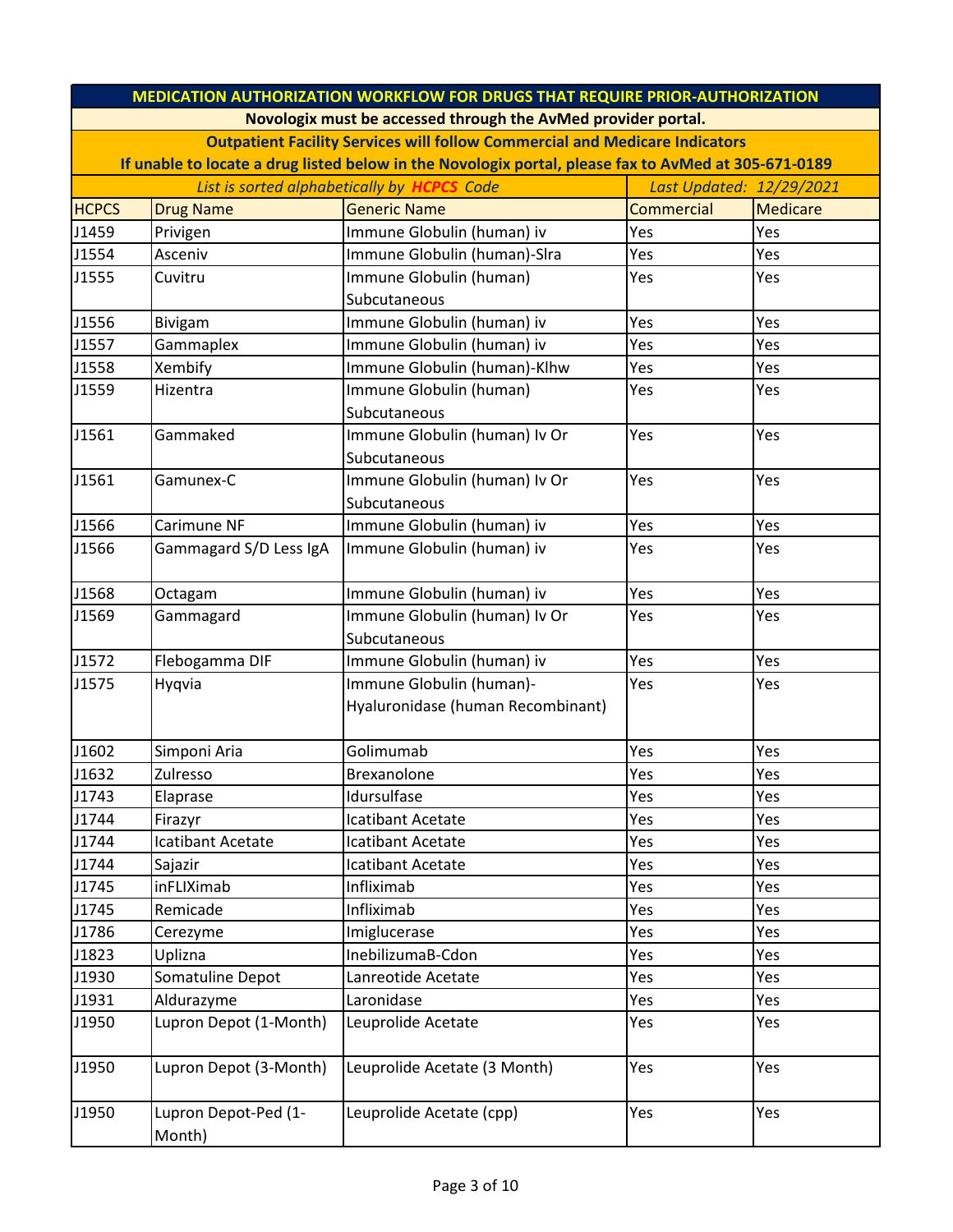| <b>MEDICATION AUTHORIZATION WORKFLOW FOR DRUGS THAT REQUIRE PRIOR-AUTHORIZATION</b>                  |                                                               |                                                                                    |                   |                                            |  |
|------------------------------------------------------------------------------------------------------|---------------------------------------------------------------|------------------------------------------------------------------------------------|-------------------|--------------------------------------------|--|
|                                                                                                      | Novologix must be accessed through the AvMed provider portal. |                                                                                    |                   |                                            |  |
|                                                                                                      |                                                               | <b>Outpatient Facility Services will follow Commercial and Medicare Indicators</b> |                   |                                            |  |
| If unable to locate a drug listed below in the Novologix portal, please fax to AvMed at 305-671-0189 |                                                               |                                                                                    |                   |                                            |  |
| List is sorted alphabetically by <b>HCPCS</b> Code<br>Last Updated: 12/29/2021                       |                                                               |                                                                                    |                   |                                            |  |
| <b>HCPCS</b>                                                                                         | <b>Drug Name</b>                                              | <b>Generic Name</b>                                                                | <b>Commercial</b> | <b>Medicare</b>                            |  |
| J1950                                                                                                | Lupron Depot-Ped (3-                                          | Leuprolide Acetate (cpp) (3 Month)                                                 | Yes               | Yes                                        |  |
|                                                                                                      | Month)                                                        |                                                                                    |                   |                                            |  |
| J1951                                                                                                | Fensolvi (6 Month)                                            | Leuprolide Acetate (cpp) (6 Month)                                                 | Yes               | Yes                                        |  |
| J2182                                                                                                | Nucala                                                        | Mepolizumab                                                                        | Yes               | Yes                                        |  |
| J2323                                                                                                | Tysabri                                                       | Natalizumab                                                                        | Yes               | Yes                                        |  |
| J2326                                                                                                | Spinraza                                                      | Nusinersen                                                                         | Yes               | Yes                                        |  |
| J2350                                                                                                | Ocrevus                                                       | Ocrelizumab                                                                        | Yes               | Yes                                        |  |
| J2353                                                                                                | SandoSTATIN LAR Depot                                         | <b>Octreotide Acetate</b>                                                          | Yes               | Yes                                        |  |
| J2354                                                                                                | Octreotide Acetate                                            | Octreotide Acetate                                                                 | Yes               | Yes                                        |  |
| J2354                                                                                                | SandoSTATIN                                                   | Octreotide Acetate                                                                 | Yes               | Yes                                        |  |
| J2357                                                                                                | Xolair                                                        | Omalizumab                                                                         | Yes               | Yes                                        |  |
| J2502                                                                                                | Signifor LAR                                                  | Pasireotide Pamoate                                                                | Yes               | Yes                                        |  |
| J2503                                                                                                | Macugen                                                       | Pegaptanib Sodium                                                                  | Yes               | Yes                                        |  |
| J2505                                                                                                | Neulasta                                                      | Pegfilgrastim                                                                      | Yes               | Yes                                        |  |
| J2505                                                                                                | Neulasta Onpro                                                | Pegfilgrastim                                                                      | Yes               | Yes                                        |  |
| J2507                                                                                                | Krystexxa                                                     | Pegloticase                                                                        | Yes               | Yes                                        |  |
| J2778                                                                                                | Lucentis                                                      | Ranibizumab                                                                        | Yes               | Yes                                        |  |
| J2786                                                                                                | Cinqair                                                       | Reslizumab                                                                         | Yes               | Yes                                        |  |
| J2796                                                                                                | <b>Nplate</b>                                                 | Romiplostim                                                                        | Yes               | Yes                                        |  |
| J2820                                                                                                | Leukine                                                       | Sargramostim                                                                       | Yes               | Yes                                        |  |
| J2840                                                                                                | Kanuma                                                        | Sebelipase Alfa                                                                    | Yes               | Yes                                        |  |
| J2860                                                                                                | Sylvant                                                       | Siltuximab                                                                         | Yes               | Yes                                        |  |
| J3032                                                                                                | Vyepti                                                        | EptinezumaB-Jjmr                                                                   | Yes               | Yes                                        |  |
| J3060                                                                                                | Elelyso                                                       | Taliglucerase Alfa                                                                 | Yes               | Yes                                        |  |
| J3241                                                                                                | Tepezza                                                       | TeprotumumaB-Trbw                                                                  | Yes               | Yes                                        |  |
| J3245                                                                                                | Ilumya                                                        | TildrakizumaB-Asmn                                                                 | Yes               | Yes                                        |  |
| J3262                                                                                                | Actemra                                                       | Tocilizumab                                                                        | Yes               | Yes                                        |  |
| J3262                                                                                                | Actemra ACTPen                                                | Tocilizumab                                                                        | Yes               | Yes                                        |  |
| J3285                                                                                                | Remodulin                                                     | Treprostinil                                                                       | Yes               | Yes                                        |  |
| J3285                                                                                                | Treprostinil                                                  | Treprostinil                                                                       | Yes               | Yes                                        |  |
| J3315                                                                                                | <b>Trelstar Mixject</b>                                       | Triptorelin Pamoate                                                                | Yes               | Yes                                        |  |
| J3316                                                                                                | Triptodur                                                     | Triptorelin Pamoate (cpp)                                                          | Yes               | Yes                                        |  |
| J3357                                                                                                | Stelara                                                       | Ustekinumab                                                                        | Yes               | Review under<br>Pharmacy<br><b>Benefit</b> |  |
| J3358                                                                                                | Stelara                                                       | Ustekinumab (iv)                                                                   | Yes               | Yes                                        |  |
| J3380                                                                                                | Entyvio                                                       | Vedolizumab                                                                        | Yes               | Yes                                        |  |
| J3385                                                                                                | Vpriv                                                         | Velaglucerase Alfa                                                                 | Yes               | Yes                                        |  |
| J3396                                                                                                | Visudyne                                                      | Verteporfin                                                                        | Yes               | Yes                                        |  |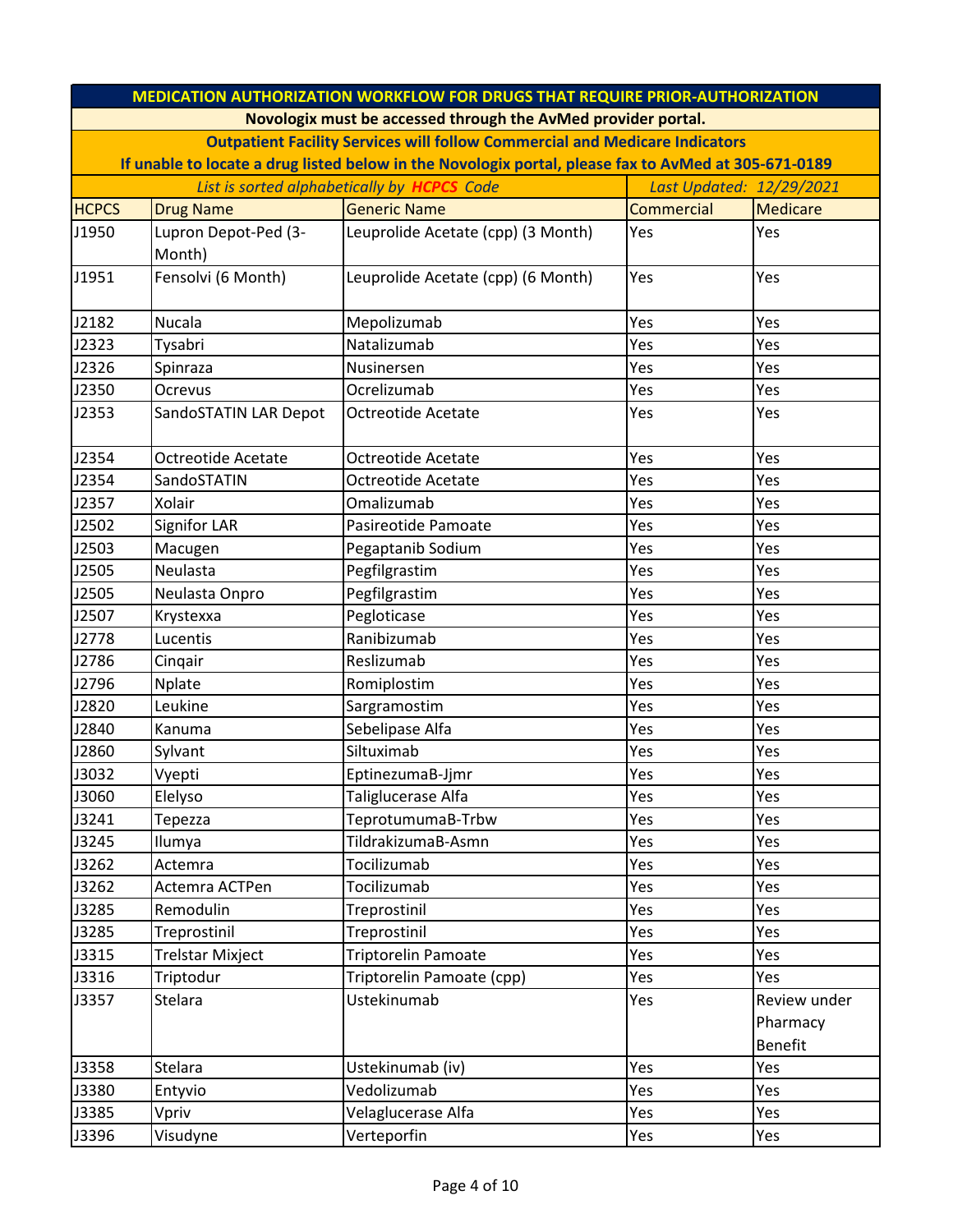| <b>MEDICATION AUTHORIZATION WORKFLOW FOR DRUGS THAT REQUIRE PRIOR-AUTHORIZATION</b> |                                                                                |                                                                                                      |                   |                |  |  |
|-------------------------------------------------------------------------------------|--------------------------------------------------------------------------------|------------------------------------------------------------------------------------------------------|-------------------|----------------|--|--|
|                                                                                     | Novologix must be accessed through the AvMed provider portal.                  |                                                                                                      |                   |                |  |  |
|                                                                                     |                                                                                | <b>Outpatient Facility Services will follow Commercial and Medicare Indicators</b>                   |                   |                |  |  |
|                                                                                     |                                                                                | If unable to locate a drug listed below in the Novologix portal, please fax to AvMed at 305-671-0189 |                   |                |  |  |
|                                                                                     | List is sorted alphabetically by <b>HCPCS</b> Code<br>Last Updated: 12/29/2021 |                                                                                                      |                   |                |  |  |
| <b>HCPCS</b>                                                                        | <b>Drug Name</b>                                                               | <b>Generic Name</b>                                                                                  | <b>Commercial</b> | Medicare       |  |  |
| J3397                                                                               | Mepsevii                                                                       | Vestronidase AlfA-Vjbk                                                                               | Yes               | Yes            |  |  |
| J3398                                                                               | Luxturna                                                                       | Voretigene NeparvoveC-Rzyl                                                                           | Yes               | Yes            |  |  |
| J3399                                                                               | Zolgensma 10.1-10.5 kg                                                         | Onasemnogene AbeparvoveC-Xioi                                                                        | Yes               | Yes            |  |  |
| J3399                                                                               | Zolgensma 10.6-11.0 kg                                                         | Onasemnogene AbeparvoveC-Xioi                                                                        | Yes               | Yes            |  |  |
| J3399                                                                               | Zolgensma 11.1-11.5 kg                                                         | Onasemnogene AbeparvoveC-Xioi                                                                        | Yes               | Yes            |  |  |
| J3399                                                                               | Zolgensma 11.6-12.0 kg                                                         | Onasemnogene AbeparvoveC-Xioi                                                                        | Yes               | Yes            |  |  |
| J3399                                                                               | Zolgensma 12.1-12.5 kg                                                         | Onasemnogene AbeparvoveC-Xioi                                                                        | Yes               | Yes            |  |  |
| J3399                                                                               | Zolgensma 12.6-13.0 kg                                                         | Onasemnogene AbeparvoveC-Xioi                                                                        | Yes               | Yes            |  |  |
| J3399                                                                               | Zolgensma 13.1-13.5 kg                                                         | Onasemnogene AbeparvoveC-Xioi                                                                        | Yes               | Yes            |  |  |
| J3399                                                                               | Zolgensma 2.6-3.0 kg                                                           | Onasemnogene AbeparvoveC-Xioi                                                                        | Yes               | Yes            |  |  |
| J3399                                                                               | Zolgensma 3.1-3.5 kg                                                           | Onasemnogene AbeparvoveC-Xioi                                                                        | Yes               | Yes            |  |  |
| J3399                                                                               | Zolgensma 3.6-4.0 kg                                                           | Onasemnogene AbeparvoveC-Xioi                                                                        | Yes               | Yes            |  |  |
| J3399                                                                               | Zolgensma 4.1-4.5 kg                                                           | Onasemnogene AbeparvoveC-Xioi                                                                        | Yes               | Yes            |  |  |
| J3399                                                                               | Zolgensma 4.6-5.0 kg                                                           | Onasemnogene AbeparvoveC-Xioi                                                                        | Yes               | Yes            |  |  |
| J3399                                                                               | Zolgensma 5.1-5.5 kg                                                           | Onasemnogene AbeparvoveC-Xioi                                                                        | Yes               | Yes            |  |  |
| J3399                                                                               | Zolgensma 5.6-6.0 kg                                                           | Onasemnogene AbeparvoveC-Xioi                                                                        | Yes               | Yes            |  |  |
| J3399                                                                               | Zolgensma 6.1-6.5 kg                                                           | Onasemnogene AbeparvoveC-Xioi                                                                        | Yes               | Yes            |  |  |
| J3399                                                                               | Zolgensma 6.6-7.0 kg                                                           | Onasemnogene AbeparvoveC-Xioi                                                                        | Yes               | Yes            |  |  |
| J3399                                                                               | Zolgensma 7.1-7.5 kg                                                           | Onasemnogene AbeparvoveC-Xioi                                                                        | Yes               | Yes            |  |  |
| J3399                                                                               | Zolgensma 7.6-8.0 kg                                                           | Onasemnogene AbeparvoveC-Xioi                                                                        | Yes               | Yes            |  |  |
| J3399                                                                               | Zolgensma 8.1-8.5 kg                                                           | Onasemnogene AbeparvoveC-Xioi                                                                        | Yes               | Yes            |  |  |
| J3399                                                                               | Zolgensma 8.6-9.0 kg                                                           | Onasemnogene AbeparvoveC-Xioi                                                                        | Yes               | Yes            |  |  |
| J3399                                                                               | Zolgensma 9.1-9.5 kg                                                           | Onasemnogene AbeparvoveC-Xioi                                                                        | Yes               | Yes            |  |  |
| J3399                                                                               | Zolgensma 9.6-10.0 kg                                                          | Onasemnogene AbeparvoveC-Xioi                                                                        | Yes               | Yes            |  |  |
| J3490                                                                               | Aduhelm                                                                        | AducanumaB-Avwa                                                                                      | Yes               | Yes            |  |  |
| J3490                                                                               | Cabenuva                                                                       | Cabotegravir & Rilpivirine                                                                           | Yes               | Yes            |  |  |
| J3490                                                                               | Cutaquig                                                                       | Immune Globulin (human)-Hipp                                                                         | Yes               | Yes            |  |  |
| J3490                                                                               | Dupixent                                                                       | Dupilumab                                                                                            | Yes               | Review under   |  |  |
|                                                                                     |                                                                                |                                                                                                      |                   | Pharmacy       |  |  |
|                                                                                     |                                                                                |                                                                                                      |                   | <b>Benefit</b> |  |  |
| J3490                                                                               | Nexviazyme                                                                     | Avalglucosidase AlfA-Ngpt                                                                            | Yes               | Yes            |  |  |
| J3490                                                                               | Panzyga                                                                        | Immune Globulin (human)-Ifas                                                                         | Yes               | Yes            |  |  |
| J3490                                                                               | Saphnelo                                                                       | AnifrolumaB-Fnia                                                                                     | Yes               | Yes            |  |  |
| J3490                                                                               | Somavert                                                                       | Pegvisomant                                                                                          | Yes               | Yes            |  |  |
| J3490                                                                               | Tegsedi                                                                        | Inotersen Sodium                                                                                     | Yes               | Yes            |  |  |
| J3490                                                                               | Unspecified biologic                                                           | Unspecified biology                                                                                  | Yes               | Yes            |  |  |
| J7170                                                                               | Hemlibra                                                                       | EmicizumaB-Kxwh                                                                                      | Yes               | Yes            |  |  |
| J7175                                                                               | Coagadex                                                                       | Coagulation Factor X (human)                                                                         | Yes               | Yes            |  |  |
| J7179                                                                               | Vonvendi                                                                       | Von Willebrand Factor (recombinant)                                                                  | Yes               | Yes            |  |  |
| J7180                                                                               | Corifact                                                                       | Factor Xiii Concentrate (human)                                                                      | Yes               | Yes            |  |  |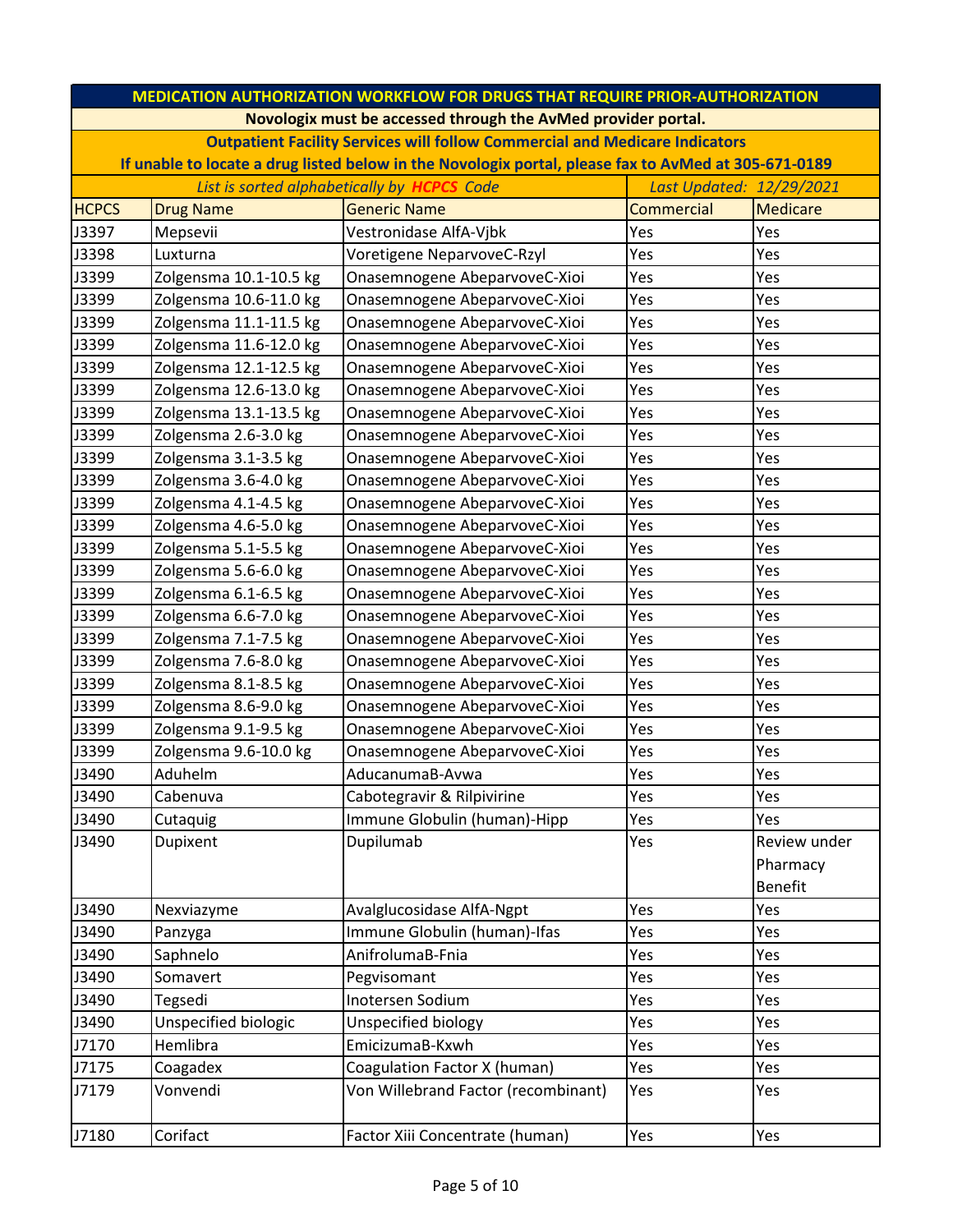|              | <b>MEDICATION AUTHORIZATION WORKFLOW FOR DRUGS THAT REQUIRE PRIOR-AUTHORIZATION</b> |                                                                                                      |                          |                 |  |
|--------------|-------------------------------------------------------------------------------------|------------------------------------------------------------------------------------------------------|--------------------------|-----------------|--|
|              |                                                                                     | Novologix must be accessed through the AvMed provider portal.                                        |                          |                 |  |
|              | <b>Outpatient Facility Services will follow Commercial and Medicare Indicators</b>  |                                                                                                      |                          |                 |  |
|              |                                                                                     | If unable to locate a drug listed below in the Novologix portal, please fax to AvMed at 305-671-0189 |                          |                 |  |
|              |                                                                                     | List is sorted alphabetically by <b>HCPCS</b> Code                                                   | Last Updated: 12/29/2021 |                 |  |
| <b>HCPCS</b> | <b>Drug Name</b>                                                                    | <b>Generic Name</b>                                                                                  | <b>Commercial</b>        | <b>Medicare</b> |  |
| J7180        | Tretten                                                                             | Coagulation Factor Xiii A-Subunit                                                                    | Yes                      | Yes             |  |
|              |                                                                                     | (recombinant)                                                                                        |                          |                 |  |
| J7182        | Novoeight                                                                           | Antihemophilic Factor (rcmb) Bd                                                                      | Yes                      | Yes             |  |
|              |                                                                                     | Truncated (bd TrunC-Rfviii)                                                                          |                          |                 |  |
| J7183        | Wilate                                                                              | Antihemophilic Factor/von Willebrand                                                                 | Yes                      | Yes             |  |
|              |                                                                                     | Factor Complex (human)                                                                               |                          |                 |  |
|              |                                                                                     |                                                                                                      |                          |                 |  |
| J7185        | Xyntha                                                                              | Antihemophilic Factor (rcmb)                                                                         | Yes                      | Yes             |  |
|              |                                                                                     | Moroctocog Alfa(bdD-Rfviii, mor)                                                                     |                          |                 |  |
| J7185        | Xyntha Solofuse                                                                     | Antihemophilic Factor (rcmb)                                                                         | Yes                      | Yes             |  |
|              |                                                                                     | Moroctocog Alfa(bdD-Rfviii, mor)                                                                     |                          |                 |  |
| J7186        | Alphanate                                                                           | Antihemophilic Factor/von Willebrand                                                                 | Yes                      | Yes             |  |
|              |                                                                                     | Factor Complex (human)                                                                               |                          |                 |  |
|              |                                                                                     |                                                                                                      |                          |                 |  |
| J7186        | Alphanate/VWF                                                                       | Antihemophilic Factor/von Willebrand                                                                 | Yes                      | Yes             |  |
|              | Complex/Human                                                                       | Factor Complex (human)                                                                               |                          |                 |  |
|              |                                                                                     |                                                                                                      |                          |                 |  |
| J7187        | Humate-P                                                                            | Antihemophilic Factor/von Willebrand<br>Factor Complex (human)                                       | Yes                      | Yes             |  |
|              |                                                                                     |                                                                                                      |                          |                 |  |
| J7188        | Obizur                                                                              | Antihemophilic Factor (recombinant                                                                   | Yes                      | Yes             |  |
|              |                                                                                     | Porcine) (rpfviii)                                                                                   |                          |                 |  |
| J7189        | NovoSeven RT                                                                        | Coagulation Factor Viia (recombinant)                                                                | Yes                      | Yes             |  |
|              |                                                                                     |                                                                                                      |                          |                 |  |
| J7190        | Hemofil M                                                                           | Antihemophilic Factor (human)                                                                        | Yes                      | Yes             |  |
| J7190        | Koate                                                                               | Antihemophilic Factor (human)                                                                        | Yes                      | Yes             |  |
| J7190        | Koate-DVI                                                                           | Antihemophilic Factor (human)                                                                        | Yes                      | Yes             |  |
| J7192        | Advate                                                                              | Antihemophilic Factor RahF-Pfm                                                                       | Yes                      | Yes             |  |
| J7192        | Kogenate FS                                                                         | Antihemophilic Factor (recombinant)                                                                  | Yes                      | Yes             |  |
|              |                                                                                     |                                                                                                      |                          |                 |  |
| J7192        | Kogenate FS Bio-Set                                                                 | Antihemophilic Factor (recombinant)                                                                  | Yes                      | Yes             |  |
|              |                                                                                     |                                                                                                      |                          |                 |  |
| J7192        | Kovaltry                                                                            | Antihemophilic Factor RahF-Pfm                                                                       | Yes                      | Yes             |  |
| J7192        | Recombinate                                                                         | Antihemophilic Factor (recombinant)                                                                  | Yes                      | Yes             |  |
|              |                                                                                     | (rfviii)                                                                                             |                          |                 |  |
| J7193        | AlphaNine SD                                                                        | Coagulation Factor ix                                                                                | Yes                      | Yes             |  |
| J7193        | Mononine                                                                            | <b>Coagulation Factor ix</b>                                                                         | Yes                      | Yes             |  |
| J7194        | Profilnine                                                                          | <b>Factor Ix Complex</b>                                                                             | Yes                      | Yes             |  |
| J7194        | Profilnine SD                                                                       | <b>Factor Ix Complex</b>                                                                             | Yes                      | Yes             |  |
| J7195        | <b>BeneFIX</b>                                                                      | Coagulation Factor Ix (recombinant)                                                                  | Yes                      | Yes             |  |
|              |                                                                                     |                                                                                                      |                          |                 |  |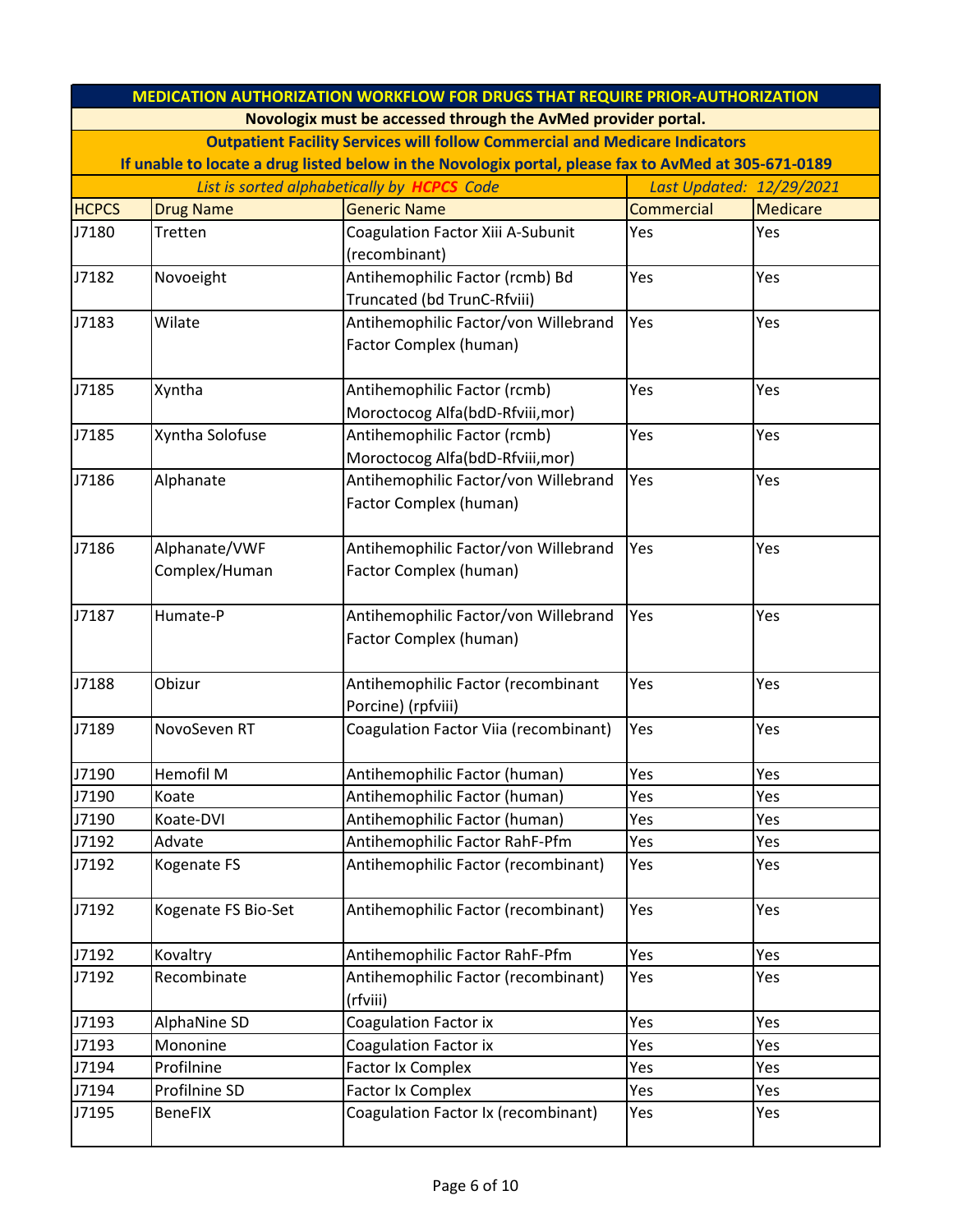|              | <b>MEDICATION AUTHORIZATION WORKFLOW FOR DRUGS THAT REQUIRE PRIOR-AUTHORIZATION</b> |                                                                                                      |                      |                                   |  |  |
|--------------|-------------------------------------------------------------------------------------|------------------------------------------------------------------------------------------------------|----------------------|-----------------------------------|--|--|
|              | Novologix must be accessed through the AvMed provider portal.                       |                                                                                                      |                      |                                   |  |  |
|              |                                                                                     | <b>Outpatient Facility Services will follow Commercial and Medicare Indicators</b>                   |                      |                                   |  |  |
|              |                                                                                     | If unable to locate a drug listed below in the Novologix portal, please fax to AvMed at 305-671-0189 |                      |                                   |  |  |
|              | List is sorted alphabetically by <b>HCPCS</b> Code                                  |                                                                                                      |                      | Last Updated: 12/29/2021          |  |  |
| <b>HCPCS</b> | <b>Drug Name</b>                                                                    | <b>Generic Name</b>                                                                                  | <b>Commercial</b>    | <b>Medicare</b>                   |  |  |
| J7195        | Ixinity                                                                             | Coagulation Factor Ix (recombinant)                                                                  | Yes                  | Yes                               |  |  |
| J7198        | Feiba                                                                               | <b>Antiinhibitor Coagulant Complex</b>                                                               | Yes                  | Yes                               |  |  |
| J7200        | Rixubis                                                                             | Coagulation Factor Ix (recombinant)                                                                  | Yes                  | Yes                               |  |  |
| J7201        | Alprolix                                                                            | Coagulation Factor Ix (recomb) Fc<br>Fusion Protein (rfixfc)                                         | Yes                  | Yes                               |  |  |
| J7202        | Idelvion                                                                            | Coagulation Factor Ix Recomb Albumin<br>Fusion Protein (riX-Fp)                                      | Yes                  | Yes                               |  |  |
| J7203        | Rebinyn                                                                             | Coagulation Factor Ix (recombinant)<br>Glycopegylated                                                | Yes                  | Yes                               |  |  |
| J7205        | Eloctate                                                                            | Antihemophilic Factor (rcmb) Fc Fusion<br>Protein(bdD-Rfviiifc)                                      | Yes                  | Yes                               |  |  |
| J7207        | Adynovate                                                                           | Antihemophilic Factor (recombinant)<br>Pegylated                                                     | Yes                  | Yes                               |  |  |
| J7208        | Jivi                                                                                | Antihemophil Fact(rcmb) PegylateD-<br>Aucl (bdD-Rfviii PeG-Aucl)                                     | Yes                  | Yes                               |  |  |
| J7209        | Nuwiq                                                                               | Antihemophilic Factor (rcmb)<br>Simoctocog Alfa(bdD-Rfviii,sim)                                      | Yes                  | Yes                               |  |  |
| J7210        | Afstyla                                                                             | Antihemophilic Factor (recombinant)<br>Single Chain                                                  | Yes                  | Yes                               |  |  |
| J7212        | Sevenfact                                                                           | Coagulation Factor Viia (recombinant)-<br>Jncw                                                       | Yes                  | Yes                               |  |  |
| J7318        | Durolane                                                                            | Sodium Hyaluronate (viscosupplement)   Yes                                                           |                      | Yes                               |  |  |
| J7320        | GenVisc 850                                                                         | Sodium Hyaluronate (viscosupplement)   Yes                                                           |                      | Yes                               |  |  |
| J7321        | Hyalgan                                                                             | Sodium Hyaluronate (viscosupplement)   Yes                                                           |                      | Yes                               |  |  |
| J7321        | Supartz FX                                                                          | Sodium Hyaluronate (viscosupplement) Yes                                                             |                      | Yes                               |  |  |
| J7321        | Visco-3                                                                             | Sodium Hyaluronate (viscosupplement)   Yes                                                           |                      | Yes                               |  |  |
| J7322        | Hymovis                                                                             | Hyaluronan                                                                                           | Yes                  | Yes                               |  |  |
| J7323        | Euflexxa                                                                            | Sodium Hyaluronate (viscosupplement)                                                                 | No auth required Yes |                                   |  |  |
| J7324        | OrthoVisc                                                                           | Hyaluronan                                                                                           |                      | No auth required No auth required |  |  |
| J7325        | Synvisc                                                                             | Hylan                                                                                                | Yes                  | No auth required                  |  |  |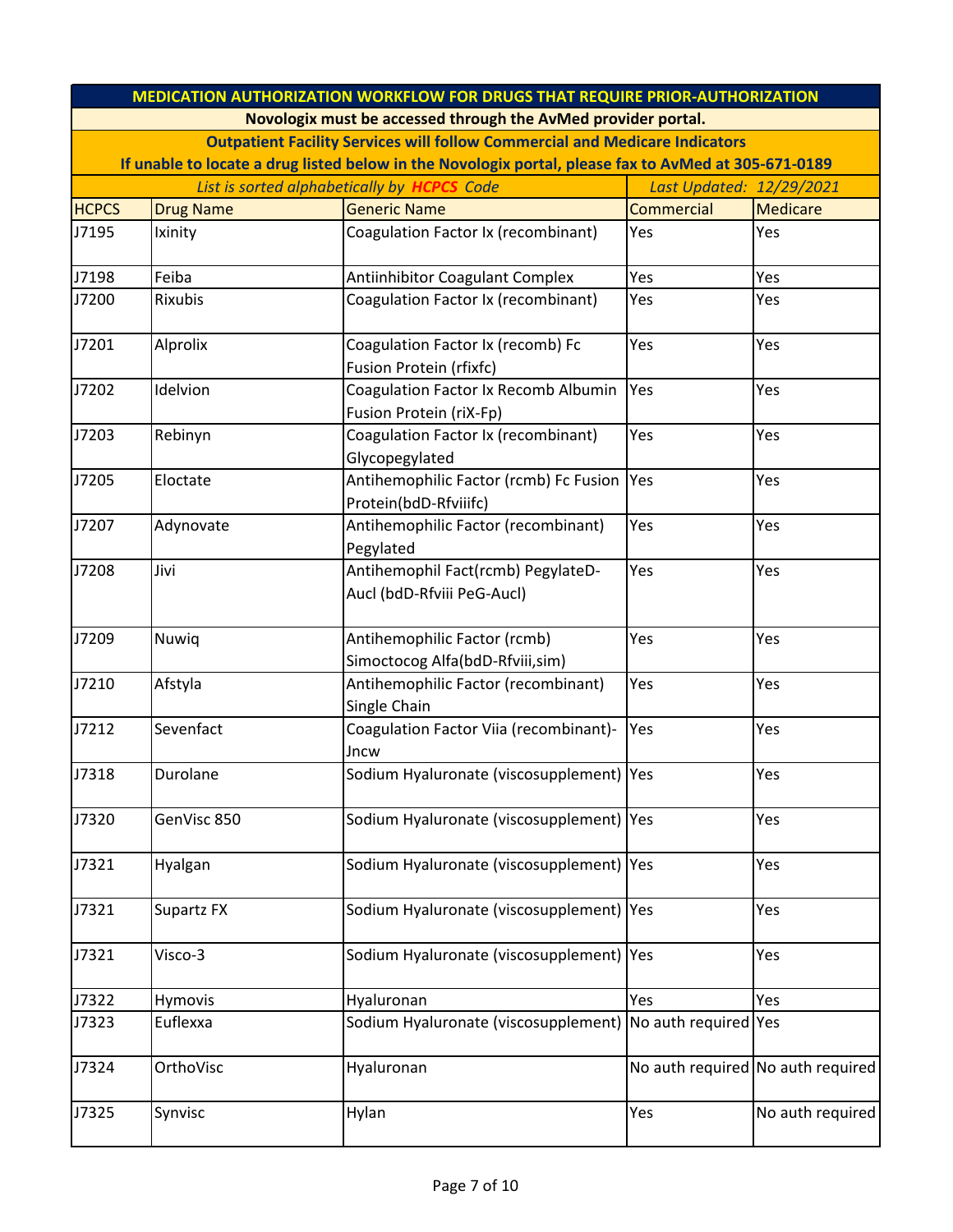|              | <b>MEDICATION AUTHORIZATION WORKFLOW FOR DRUGS THAT REQUIRE PRIOR-AUTHORIZATION</b>                  |                                                                                    |                      |                  |  |  |
|--------------|------------------------------------------------------------------------------------------------------|------------------------------------------------------------------------------------|----------------------|------------------|--|--|
|              |                                                                                                      | Novologix must be accessed through the AvMed provider portal.                      |                      |                  |  |  |
|              |                                                                                                      | <b>Outpatient Facility Services will follow Commercial and Medicare Indicators</b> |                      |                  |  |  |
|              | If unable to locate a drug listed below in the Novologix portal, please fax to AvMed at 305-671-0189 |                                                                                    |                      |                  |  |  |
|              | List is sorted alphabetically by <b>HCPCS</b> Code                                                   | Last Updated: 12/29/2021                                                           |                      |                  |  |  |
| <b>HCPCS</b> | <b>Drug Name</b>                                                                                     | <b>Generic Name</b>                                                                | Commercial           | Medicare         |  |  |
| J7325        | Synvisc One                                                                                          | Hylan                                                                              | Yes                  | No auth required |  |  |
|              |                                                                                                      |                                                                                    |                      |                  |  |  |
| J7326        | Gel-One                                                                                              | CrosS-Linked Hyaluronate                                                           | Yes                  | Yes              |  |  |
| J7327        | Monovisc                                                                                             | Hyaluronan                                                                         | No auth required Yes |                  |  |  |
| J7328        | Gelsyn-3                                                                                             | Sodium Hyaluronate (viscosupplement)   Yes                                         |                      | Yes              |  |  |
| J7329        | TriVisc                                                                                              | Sodium Hyaluronate (viscosupplement)   Yes                                         |                      | Yes              |  |  |
| J7352        | Scenesse                                                                                             | Afamelanotide Acetate                                                              | Yes                  | Yes              |  |  |
| J9015        | Proleukin                                                                                            | Aldesleukin                                                                        | Yes                  | Yes              |  |  |
| J9019        | Erwinase                                                                                             | Asparaginase Erwinia Chrysanthemi                                                  | Yes                  | Yes              |  |  |
| J9019        | Erwinaze                                                                                             | Asparaginase Erwinia Chrysanthemi                                                  | Yes                  | Yes              |  |  |
| J9022        | Tecentriq                                                                                            | Atezolizumab                                                                       | Yes                  | Yes              |  |  |
| J9023        | Bavencio                                                                                             | Avelumab                                                                           | Yes                  | Yes              |  |  |
| J9032        | Beleodag                                                                                             | Belinostat                                                                         | Yes                  | Yes              |  |  |
| J9033        | Treanda                                                                                              | <b>Bendamustine Hcl</b>                                                            | Yes                  | Yes              |  |  |
| J9034        | <b>Bendamustine HCl</b>                                                                              | <b>Bendamustine Hcl</b>                                                            | Yes                  | Yes              |  |  |
| J9034        | Bendeka                                                                                              | <b>Bendamustine Hcl</b>                                                            | Yes                  | Yes              |  |  |
| J9036        | Belrapzo                                                                                             | <b>Bendamustine Hcl</b>                                                            | Yes                  | Yes              |  |  |
| J9037        | Blenrep                                                                                              | <b>Belantamab MafodotiN-Blmf</b>                                                   | Yes                  | Yes              |  |  |
| J9039        | Blincyto                                                                                             | Blinatumomab                                                                       | Yes                  | Yes              |  |  |
| J9041        | Velcade                                                                                              | Bortezomib                                                                         | Yes                  | Yes              |  |  |
| J9042        | Adcetris                                                                                             | <b>Brentuximab Vedotin</b>                                                         | Yes                  | Yes              |  |  |
| J9043        | Jevtana                                                                                              | Cabazitaxel                                                                        | Yes                  | Yes              |  |  |
| J9044        | Bortezomib                                                                                           | Bortezomib                                                                         | Yes                  | Yes              |  |  |
| J9047        | Kyprolis                                                                                             | Carfilzomib                                                                        | Yes                  | Yes              |  |  |
| J9055        | Erbitux                                                                                              | Cetuximab                                                                          | Yes                  | Yes              |  |  |
| J9057        | Aliqopa                                                                                              | Copanlisib Hcl                                                                     | Yes                  | Yes              |  |  |
| J9119        | Libtayo                                                                                              | CemiplimaB-Rwlc                                                                    | Yes                  | Yes              |  |  |
| J9144        | Darzalex Faspro                                                                                      | DaratumumaB-HyaluronidasE-Fihj                                                     | Yes                  | Yes              |  |  |
| J9145        | Darzalex                                                                                             | Daratumumab                                                                        | Yes                  | Yes              |  |  |
| J9153        | Vyxeos                                                                                               | DaunorubiciN-Cytarabine Liposome                                                   | Yes                  | Yes              |  |  |
| J9155        | Firmagon                                                                                             | Degarelix Acetate                                                                  | Yes                  | Yes              |  |  |
| J9155        | Firmagon (240 MG Dose)                                                                               | Degarelix Acetate                                                                  | Yes                  | Yes              |  |  |
| J9173        | Imfinzi                                                                                              | Durvalumab                                                                         | Yes                  | Yes              |  |  |
| J9176        | Empliciti                                                                                            | Elotuzumab                                                                         | Yes                  | Yes              |  |  |
|              |                                                                                                      |                                                                                    |                      |                  |  |  |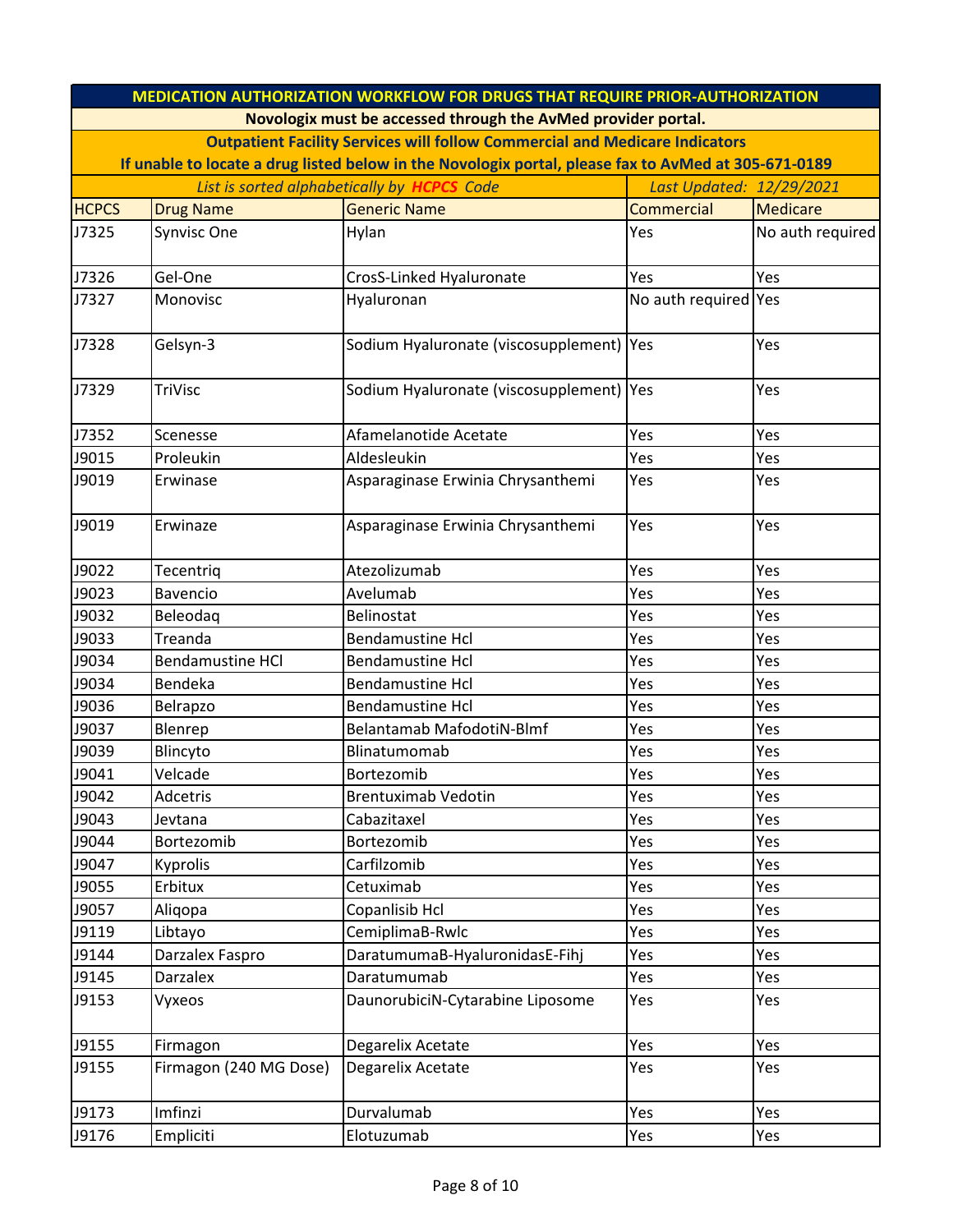| <b>MEDICATION AUTHORIZATION WORKFLOW FOR DRUGS THAT REQUIRE PRIOR-AUTHORIZATION</b> |                                                                                                      |                                                                                    |            |          |  |  |
|-------------------------------------------------------------------------------------|------------------------------------------------------------------------------------------------------|------------------------------------------------------------------------------------|------------|----------|--|--|
|                                                                                     |                                                                                                      | Novologix must be accessed through the AvMed provider portal.                      |            |          |  |  |
|                                                                                     |                                                                                                      | <b>Outpatient Facility Services will follow Commercial and Medicare Indicators</b> |            |          |  |  |
|                                                                                     | If unable to locate a drug listed below in the Novologix portal, please fax to AvMed at 305-671-0189 |                                                                                    |            |          |  |  |
| List is sorted alphabetically by <b>HCPCS</b> Code<br>Last Updated: 12/29/2021      |                                                                                                      |                                                                                    |            |          |  |  |
| <b>HCPCS</b>                                                                        | <b>Drug Name</b>                                                                                     | <b>Generic Name</b>                                                                | Commercial | Medicare |  |  |
| J9177                                                                               | Padcev                                                                                               | Enfortumab VedotiN-Ejfv                                                            | Yes        | Yes      |  |  |
| J9179                                                                               | Halaven                                                                                              | Eribulin Mesylate                                                                  | Yes        | Yes      |  |  |
| J9202                                                                               | Zoladex                                                                                              | Goserelin Acetate                                                                  | Yes        | Yes      |  |  |
| J9203                                                                               | Mylotarg                                                                                             | Gemtuzumab Ozogamicin                                                              | Yes        | Yes      |  |  |
| J9204                                                                               | Poteligeo                                                                                            | MogamulizumaB-Kpkc                                                                 | Yes        | Yes      |  |  |
| J9205                                                                               | Onivyde                                                                                              | Irinotecan Hcl Liposome                                                            | Yes        | Yes      |  |  |
| J9214                                                                               | Intron A                                                                                             | Interferon AlfA-2b                                                                 | Yes        | Yes      |  |  |
| J9217                                                                               | Eligard                                                                                              | Leuprolide Acetate (3 Month)                                                       | Yes        | Yes      |  |  |
| J9217                                                                               | Eligard                                                                                              | Leuprolide Acetate (4 Month)                                                       | Yes        | Yes      |  |  |
| J9217                                                                               | Eligard                                                                                              | Leuprolide Acetate (6 Month)                                                       | Yes        | Yes      |  |  |
| J9217                                                                               | Eligard                                                                                              | Leuprolide Acetate                                                                 | Yes        | Yes      |  |  |
| J9217                                                                               | Lupron Depot (1-Month)                                                                               | Leuprolide Acetate                                                                 | Yes        | Yes      |  |  |
| J9217                                                                               | Lupron Depot (3-Month)                                                                               | Leuprolide Acetate (3 Month)                                                       | Yes        | Yes      |  |  |
| J9217                                                                               | Lupron Depot (4-Month)                                                                               | Leuprolide Acetate (4 Month)                                                       | Yes        | Yes      |  |  |
| J9217                                                                               | Lupron Depot (6-Month)                                                                               | Leuprolide Acetate (6 Month)                                                       | Yes        | Yes      |  |  |
| J9223                                                                               | Zepzelca                                                                                             | Lurbinectedin                                                                      | Yes        | Yes      |  |  |
| J9226                                                                               | Supprelin LA                                                                                         | Histrelin Acetate (cpp)                                                            | Yes        | Yes      |  |  |
| J9228                                                                               | Yervoy                                                                                               | Ipilimumab                                                                         | Yes        | Yes      |  |  |
| J9229                                                                               | Besponsa                                                                                             | Inotuzumab Ozogamicin                                                              | Yes        | Yes      |  |  |
| J9247                                                                               | Pepaxto                                                                                              | Melphalan Flufenamide Hcl                                                          | Yes        | Yes      |  |  |
| J9262                                                                               | Synribo                                                                                              | <b>Omacetaxine Mepesuccinate</b>                                                   | Yes        | Yes      |  |  |
| J9264                                                                               | Abraxane                                                                                             | Paclitaxel ProteiN-Bound Particles                                                 | Yes        | Yes      |  |  |
| J9266                                                                               | Oncaspar                                                                                             | Pegaspargase                                                                       | Yes        | Yes      |  |  |
| J9271                                                                               | Keytruda                                                                                             | Pembrolizumab                                                                      | Yes        | Yes      |  |  |
| J9285                                                                               | Lartruvo                                                                                             | Olaratumab                                                                         | Yes        | Yes      |  |  |
| J9293                                                                               | mitoXANTRONE HCl                                                                                     | Mitoxantrone Hcl                                                                   | Yes        | Yes      |  |  |
| J9295                                                                               | Portrazza                                                                                            | Necitumumab                                                                        | Yes        | Yes      |  |  |
| J9299                                                                               | Opdivo                                                                                               | Nivolumab                                                                          | Yes        | Yes      |  |  |
| J9301                                                                               | Gazyva                                                                                               | Obinutuzumab                                                                       | Yes        | Yes      |  |  |
| J9303                                                                               | Vectibix                                                                                             | Panitumumab                                                                        | Yes        | Yes      |  |  |
| J9305                                                                               | Alimta                                                                                               | <b>Pemetrexed Disodium</b>                                                         | Yes        | Yes      |  |  |
| J9306                                                                               | Perjeta                                                                                              | Pertuzumab                                                                         | Yes        | Yes      |  |  |
| J9308                                                                               | Cyramza                                                                                              | Ramucirumab                                                                        | Yes        | Yes      |  |  |
| J9309                                                                               | Polivy                                                                                               | Polatuzumab VedotiN-Piiq                                                           | Yes        | Yes      |  |  |
| J9311                                                                               | Rituxan Hycela                                                                                       | RituximaB-Hyaluronidase Human                                                      | Yes        | Yes      |  |  |
| J9312                                                                               | Rituxan                                                                                              | Rituximab                                                                          | Yes        | Yes      |  |  |
| J9313                                                                               | Lumoxiti                                                                                             | Moxetumomab PasudotoX-Tdfk                                                         | Yes        | Yes      |  |  |